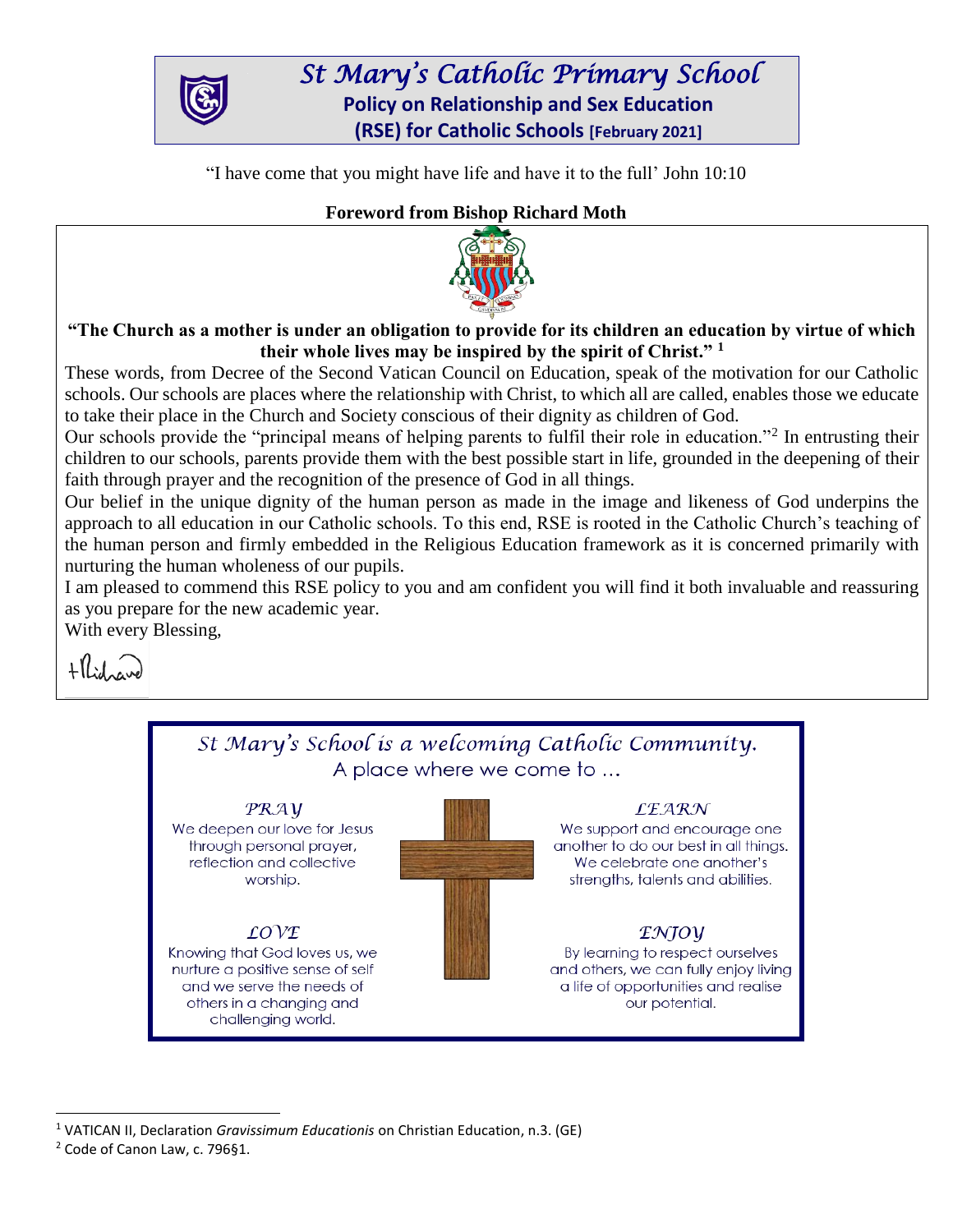In this policy, the Governors and teachers, in partnership with pupils and their parents, set out their intentions about relationships and sex education (RSE). We set out our rationale for, and approach to relationships and sex education in the school.

## **Defining Relationship and Sex Education**

The DfE guidance states that "children and young people need to know how to be safe and healthy, and how to manage their academic, personal and social lives in a positive way". It is about the development of the pupil's knowledge and understanding of her or him as a sexual being, about what it means to be fully human, called to live in right relationships with self and others and being enabled to make moral decisions in conscience. In primary schools the focus should be on "teaching the fundamental building blocks and characteristics of positive relationships, with particular reference to friendships, family relationships, and relationships with other children with adults." This would include the topics of families and the people of who care for me, caring friendships, respectful relationships, online relationships and being safe.

## **Statutory Curriculum Requirements**

We are legally required to teach those aspects of RSE, which are statutory parts of National Curriculum Science. However the reasons for our inclusion of RSE go further.

## **Rationale**

This policy has been written in accordance with our school Mission Statement (above). St Mary's is a successful Catholic school.

We celebrate diversity and welcome families from all faiths and backgrounds who are happy to support our ethos. We aim at all times to live out our mission. We hold the needs of the whole child at the heart of all that we do. Academic achievement is very important to us but not in isolation and as such we nurture and develop the spiritual, sporting, musical, social, moral and emotional skills and talents in all children too.

We aim to equip our children for 21st century learning and life. We encourage resilience, the ability to reflect and adapt to the changing needs of the modern world, to think creatively, to work both independently and collaboratively as part of a team and to act responsibly as global citizens. We acknowledge that Personal, Social and Health Education (PSHE) and Citizenship, as well as Relationship and Sex Education (RSE), are all underpinned by a theology of relationship and are all encompassed in the title 'Relationships and Sex Education' (RSE).

Our belief in the unique dignity of the human person as made in the image and likeness of God underpins the approach to all education in our Catholic school. Our approach to RSE therefore is rooted in the Catholic Church's teaching of the human person and is presented positively and prudently.

Stemming from this vision of what it means to be human, we seek to educate the whole child: spiritually, intellectually, morally, emotionally, psychologically, and physically towards our understanding of Christian maturity.

We are involved in relationships and sex education precisely because of our Christian beliefs about God and about the human person. The belief in the unique dignity of the human person made in the image and likeness of God underpins the approach to all education in a Catholic school. Our approach to RSE therefore is rooted in the Catholic Church's teaching of the human person and presented in a positive framework of Christian ideals.

At the heart of the Christian life is the Trinity; Father, Son and Spirit in communion, united in loving relationship and embracing all people and all creation. As a consequence of the Christian belief that we are made in the image and likeness of God, gender and sexuality are seen as God's gift, reflect God's beauty, and share in the divine creativity. RSE, therefore, will be placed firmly within the context of relationship, as it is there that sexuality grows and develops.

Following the guidance of the Bishops of England and Wales and as advocated by the DFE, RSE will be firmly embedded in the PSHE framework as it is concerned with nurturing human wholeness and integral to the physical, spiritual, emotional, moral, social and intellectual development of pupils. It is centred on Christ's vision of being human as good news and will be positive and prudent, showing the potential for development, while enabling the dangers and risks involved to be understood and appreciated.

Teaching high quality RSE is essential in creating an inclusive ethos and is central to developing healthy relationships and behaviours where children are able to assess and manage risk. It is essential that RSE is communicated to and taught in conjunction with the parents/carers of our pupils, as we recognise that parents/carers are the natural primary educators of their children and they are the experts on the development of their own children. The views of all parents/carers are actively sought, allowing their voice to be heard and responded to. 'For the working relationship between school and families to be realised, views and opinions that are not the same as those held in school should be discussed so that any perceived barriers are overcome.' (Good practice example - Cale Green Primary School Ofsted Feb 2015)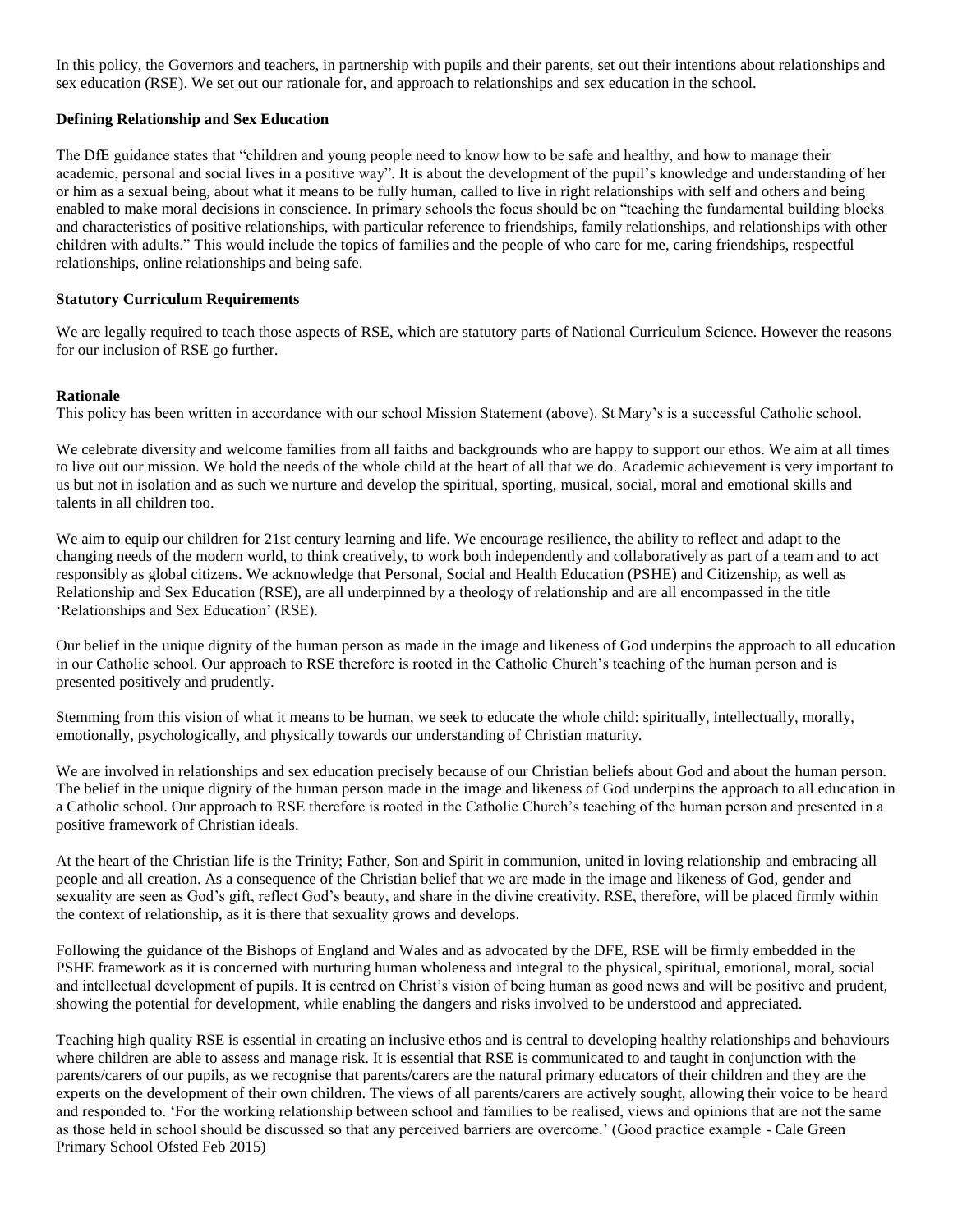The Governing Body of St Mary's Catholic Primary School, believes that Relationship and Sex Education (RSE) is an essential part of a holistic education since its focus is the individual, uniquely created by God in His own image. Through RSE, children come to understand more about themselves, others and the beauty of Creation.

## **Aim of RSE and the Mission Statement**

Our Mission Statement commits us to the education of the whole child (spiritual, physical, intellectual, moral, social, cultural, emotional) and we believe that RSE is an integral part of this education. (Appendix A)

Furthermore, our school aims state that we will endeavour to raise pupils' self-esteem, help them to grow in knowledge and understanding, recognise the value of all persons and develop caring and sensitive attitudes.

It is in this context that we commit ourselves: in partnership with parents, to provide children and young people with a "positive and prudent sexual education" which is compatible with their physical, cognitive, psychological, and spiritual maturity, and rooted in a Catholic vision of education and the human person.

#### **Objectives**

- To encourage pupils' growth in self-respect, acknowledging we are all created in the image and likeness of God.
- To help pupils develop an understanding that love is the central basis of relationships.

 To help pupils to understand the nature of relationships and to encourage them to reflect on their own relationships and respect similarities and differences between people.

- To develop pupils' confidence in talking, listening and thinking about feelings and relationships.
- To help pupils acquire the skills necessary to develop and sustain relationships.
- To offer sex education supported by the school's wider curriculum for personal, social and health education.

 To be able to know their body, learn the names of the main body parts and say which part of their body is associated with each sense. Include the introduction of genitals and describe the changes as humans develop to old age.

- To ensure that pupils are prepared for puberty and the opportunities, responsibilities and experiences that adult life will bring.
- To ensure that pupils know how to keep themselves safe, can protect themselves and ask for help and support when needed.
- To help pupils to develop a healthier, safer lifestyle.

 To prepare pupils to play an active role as citizens and to understand the Catholic vision of what it means to be citizens of the Kingdom/reign of God

#### **Outcomes**

#### **Inclusion and Differentiated Learning**

We will ensure RSE is sensitive to the different needs of individual pupils in respect to pupils' different abilities, levels of maturity and personal circumstances; for example, their own sexual orientation, faith or culture and is taught in a way that does not subject pupils to discrimination. Lessons will also help children to realise the nature and consequences of discrimination, teasing, bullying and aggressive behaviours (including cyber-bullying), use of prejudice-based language and how to respond and ask for help.

#### **Equalities Obligations**

The Governor Board have wider responsibilities under the Equalities Act 2010 and will ensure that our school strives to do the best for all of the pupils, irrespective of disability, educational needs, race, nationality, ethnic or national origin, pregnancy, maternity, sex, gender identity, religion or sexual orientation or whether they are looked-after children.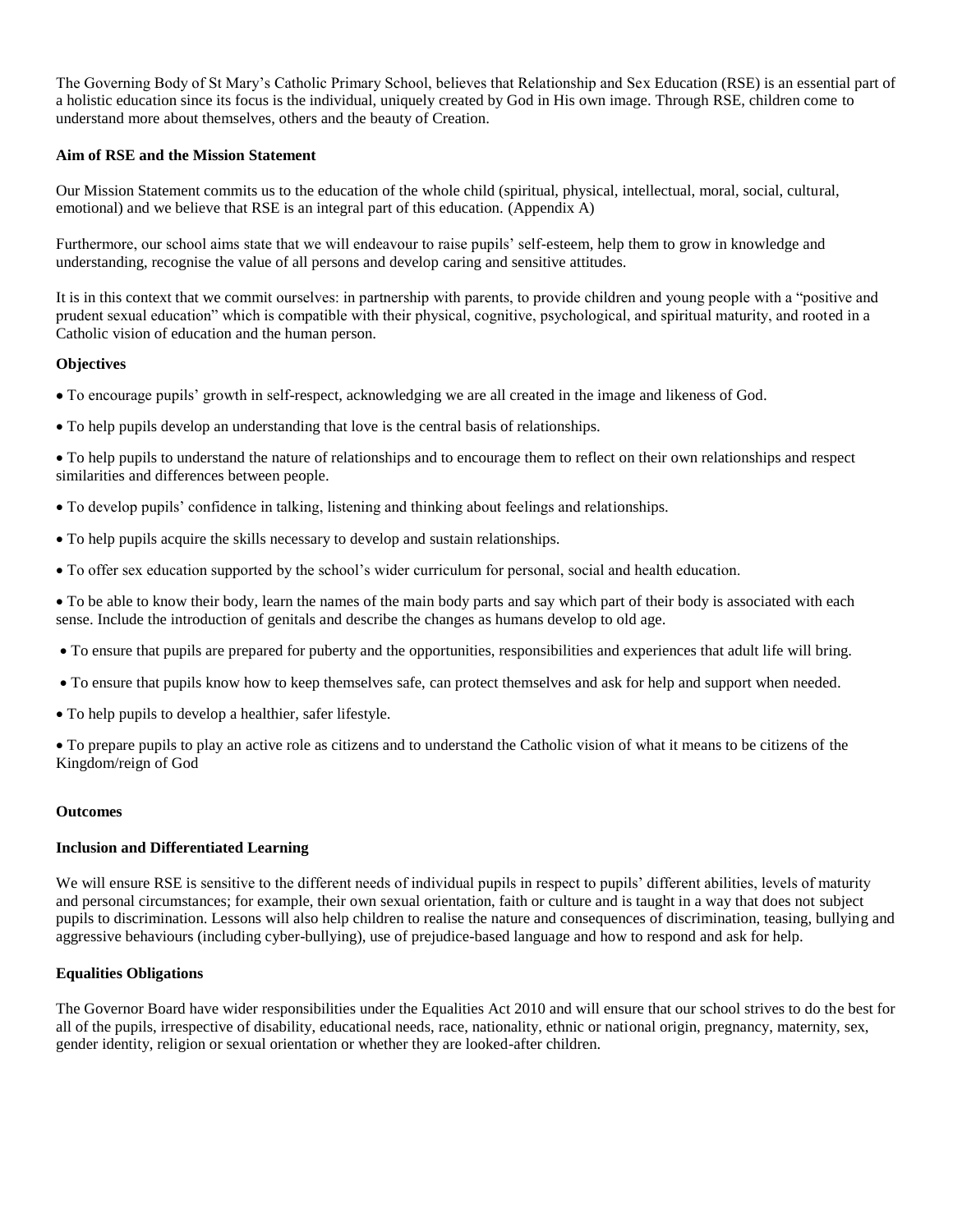## **Broad content of RSE**

Three aspects of RSE - attitudes and values, knowledge and understanding, and personal and social skills will be provided in three inter-related ways: the whole school / ethos dimension; a cross-curricular dimension and a specific relationships and sex education curriculum.

St Mary's Catholic Primary School has agreed to follow the programme 'A Journey in Love' as recommended by the Diocese of Arundel & Brighton.

**'A Journey in Love' is a resource created by Sister Jude Groden of BRES. It is the recommended programme of study for Catholic schools for Sex and Relationship Education, and has been written as a progressive scheme of work that supports the Religious Education, PSHE and Science curricula taught within the school. The central message of the Christian faith is love. The central message of our RSE teaching is love.** (Appendix B)

## **Delivery of RSE**

We intend that the school's RSE shall be delivered with a cross curricular and integrated approach and embedded in the wider context of the school's Education for Personal Relationships (EPR) programme, Personal, Social and Health Education (PSHE), Citizenship, Religious Education programme (Come & See), PSHE Association

Our programme will cover:

- Families and the people of who care for me
- Caring friendships
- Respectful relationships
- Online relationships
- Being safe.

All pupils will be taught the significant aspects of RSE that remain as statutory elements of the National Curriculum for Science. Parents are **unable** to withdraw pupils from these statutory sessions.

During teaching we will ensure differentiation and inclusion and that RSE is sensitive to the different needs of individual pupils, respect pupils' different abilities, levels of maturity and personal circumstances e.g. sexual orientation, faith and culture.

The Governor Board have wider responsibilities under the Equalities Act 2010 and will ensure that our school strives to do the best for all pupils, in particular those protected characteristics listed under the Equalities Act 2010.

## **Key Stage 1 (5-7) Science**

## **Statutory**

- identify, name, draw and label the basic parts of the human body and say which part of the body is associated with each sense.
- notice that animals, including humans, have offspring which grow into adults
- find out about and describe the basic needs of animals, including humans, for survival (water, food and air)
- describe the importance for humans of exercise, eating the right amounts of different types of food, and hygiene.

## **Notes and Guidance (non-statutory)**

- The focus at this stage should be on questions that help pupils to recognise growth; they should not be expected to understand how reproduction occurs. The following examples might be used: egg, chick, chicken; egg, caterpillar, pupa, butterfly; spawn, tadpole, frog; lamb, sheep. Growing into adults can include reference to baby, toddler, child, teenager and adult.
- Pupils might work scientifically by: observing, through video or first-hand observation and measurement, how different animals, including humans, grow; asking questions about what things animals need for survival and what humans need to stay healthy; and suggesting ways to find answers to their questions.

## **Key Stage 2 (7 – 11)**

## **Statutory**

Describe the changes as humans develop to old age.

## **Notes and Guidance (non-statutory)**

- Pupils should draw a timeline to indicate stages in the growth and development of humans. They should learn about the changes experienced in puberty.
- Pupils could work scientifically by researching the gestation periods of other animals and comparing them with humans; by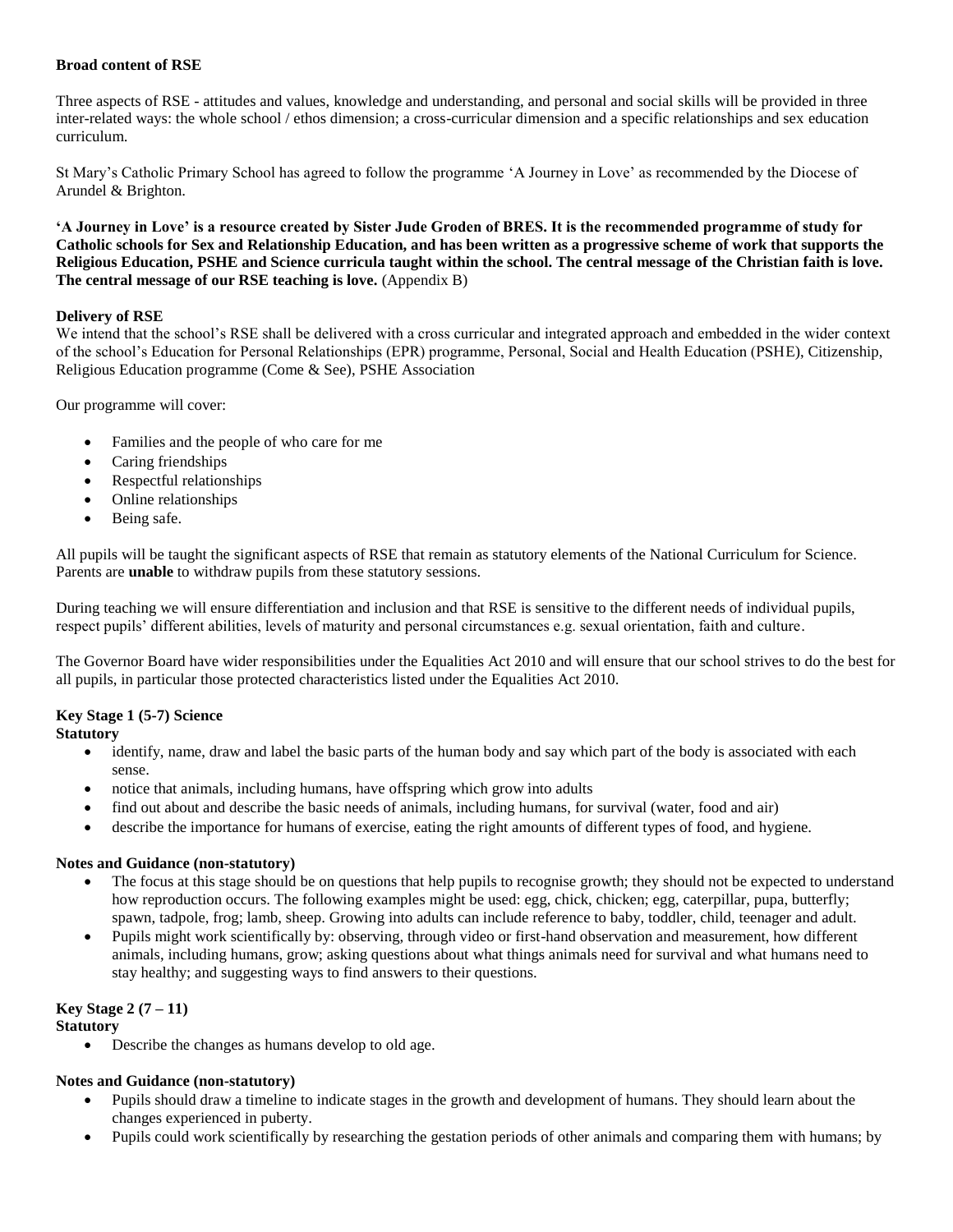finding out and recording the length and mass of a baby as it grows.

#### **Statutory**

 Recognise that living things produce offspring of the same kind, but normally offspring vary and are not identical to their parents.

#### **Notes and Guidance (non-statutory)**

 They should be introduced to the idea that characteristics are passed from parents to their offspring, for instance by considering different breeds of dogs, and what happens when, for example, Labradors are crossed with Poodles.

Teaching strategies will include:

- establishing ground rules
- distancing techniques
- discussion
- project learning
- reflection
- experiential
- mind mapping
- film & video
- group work
- role-play

#### **Assessment and Recording**

A record of each session is kept in each teacher's planning for the delivery of RSE. The programme will be assessed, monitored and evaluated by the RSE Coordinator in accordance with the school's monitoring and evaluation policy. Pupils are given the opportunity for self-evaluation at an age appropriate level.

#### **Parent and Carers**

We recognise that parents (and other carers who stand in their place) are the primary educators of their children. As a Catholic school, we provide the principal means by which the Church assists parents and carers in educating their children. Therefore, the school will support parents and carers by providing material to be shared with their children at home and workshops to help parents/carers to find out more. Parents/carers will be informed by letter when the more sensitive aspects of RSE will be covered in order that they can be prepared to talk and answer questions about their children's learning.

Parents must be consulted before this policy is ratified by the governors. They will be consulted at every stage of the development of the RSE programme, as well as during the process of monitoring, review and evaluation. They will be able to view the resources used by the school in the RSE programme. Our aim is that, at the end of the consultation process, every parent and carer will have full confidence in the school's RSE programme to meet their child's needs.

How parents can support their children:

- by talking with your child at home,
- by listening to any concerns,
- by reassuring your child that you are there if they need to talk about anything at all

Parents continue to have the right to withdraw their children from Sex Education except in those elements, which are required by the National Curriculum science orders. Should parents wish to withdraw their children they are asked to notify the school by contacting the headteacher.

We believe that the controlled environment of the classroom is the safest place for this curriculum to be followed. Please refer to the DfE guidance Page 17 for further details on the right to be excused from sex education (commonly referred to as the right to withdraw).

https://assets.publishing.service.gov.uk/government/uploads/system/uploads/attachment\_data/file/908013/Relationships\_Education Relationships\_and\_Sex\_Education\_RSE\_\_and\_Health\_Education.pdf

#### **Balanced Curriculum**

Whilst promoting Catholic values and virtues and teaching in accordance with Church teaching, we will ensure that pupils are offered a balanced programme by providing an RSE programme that offers a range of viewpoints on issues.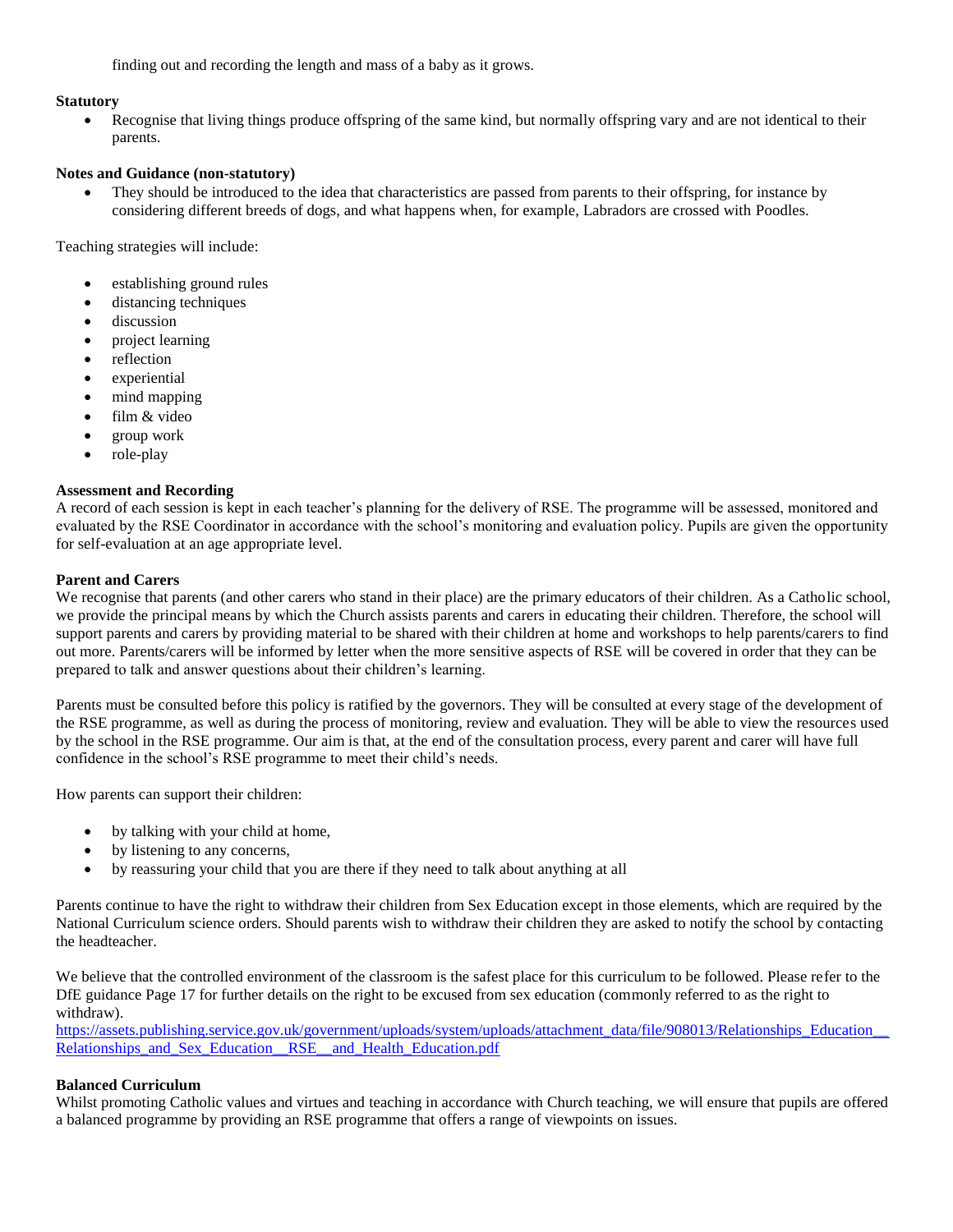Pupils will also receive clear scientific information pertaining to RSE. Knowing about facts and enabling young people to explore differing viewpoints is not the same as promoting behaviour and is not incompatible with our school's promotion of Catholic teaching. We will ensure that pupils have access to the learning they need to stay safe, healthy and understand their rights as individuals.

## **RESPONSIBILITY FOR TEACHING THE PROGRAMME**

Responsibility for the specific relationships and sex education programme lays with the class teacher supported by RSE Leader and the Senior Leadership team.

However, all staff will be involved in developing the attitudes and values aspect of the RSE programme.

They will be role models for pupils of good, healthy, wholesome relationships as between staff, other adults and pupils. They will also be contributing to the development of pupils' personal and social skills.

## **External Visitors**

Our school will often call upon help and guidance from outside agencies and health specialists to deliver aspects of RSE. Such visits will always complement the current programme and never substitute or replace teacher led sessions. It is important that any external visitor is clear about their role and responsibility whilst they are in school delivering a session. Any visitor must adhere to our code of practice developed in line with CES guidance 'Checklist for External Speakers to Schools.

Health professionals should follow the school's policies, minimising the potential for disclosures or inappropriate comments using negotiated ground rules and distancing techniques as other teachers would. They will ensure that all teaching is rooted in Catholic principles and practice.

## **OTHER ROLES AND RESPONSIBILITIES REGARDING RSE**

#### **Governors**

- draw up the RSE policy, in consultation with parents and teachers
- ensure that the policy is available to parents
- ensure that the policy is in accordance with other whole school policies, e.g., SEN, the ethos of the school and our Christian beliefs
- ensure that parents know of their right to withdraw their children
- establish a link governor to share in the monitoring and evaluation of the programme, including resources used
- ensure that the policy provides proper and adequate coverage of relevant National Curriculum science topics and the setting of RSE within PSHE

## **Headteacher**

The Headteacher takes overall delegated responsibility for the implementation of this policy and for liaison with the Governing Body, parents, the Diocesan Schools' Service and the Local Education Authority, also appropriate agencies.

## **PSHE/RSE Leader**

The PSHE/RSE Lead with the head teacher has a general responsibility for supporting other members of staff in the implementation of this policy and will provide a lead in the dissemination of the information relating to RSE and the provision of in-service training.

## **All Staff**

RSE is a whole school issue. All teachers have a responsibility of care; as well as fostering academic progress they should actively contribute to the guardianship and guidance of the physical, moral and spiritual well-being of their pupils. Teachers will be expected to teach RSE in accordance with the Catholic Ethos of the school. Appropriate training will be made available for all staff teaching RSE. All staff have been included in the development of this policy and all staff should be aware of the policy and how it relates to them.

## **RELATIONSHIP TO OTHER POLICIES AND CURRICULUM SUBJECTS**

This RSE policy is to be delivered as part of the PSHE framework. It includes guidelines about pupil safety and is compatible with the school's other policy documents (for example, Anti-bullying policy, Safeguarding Policy)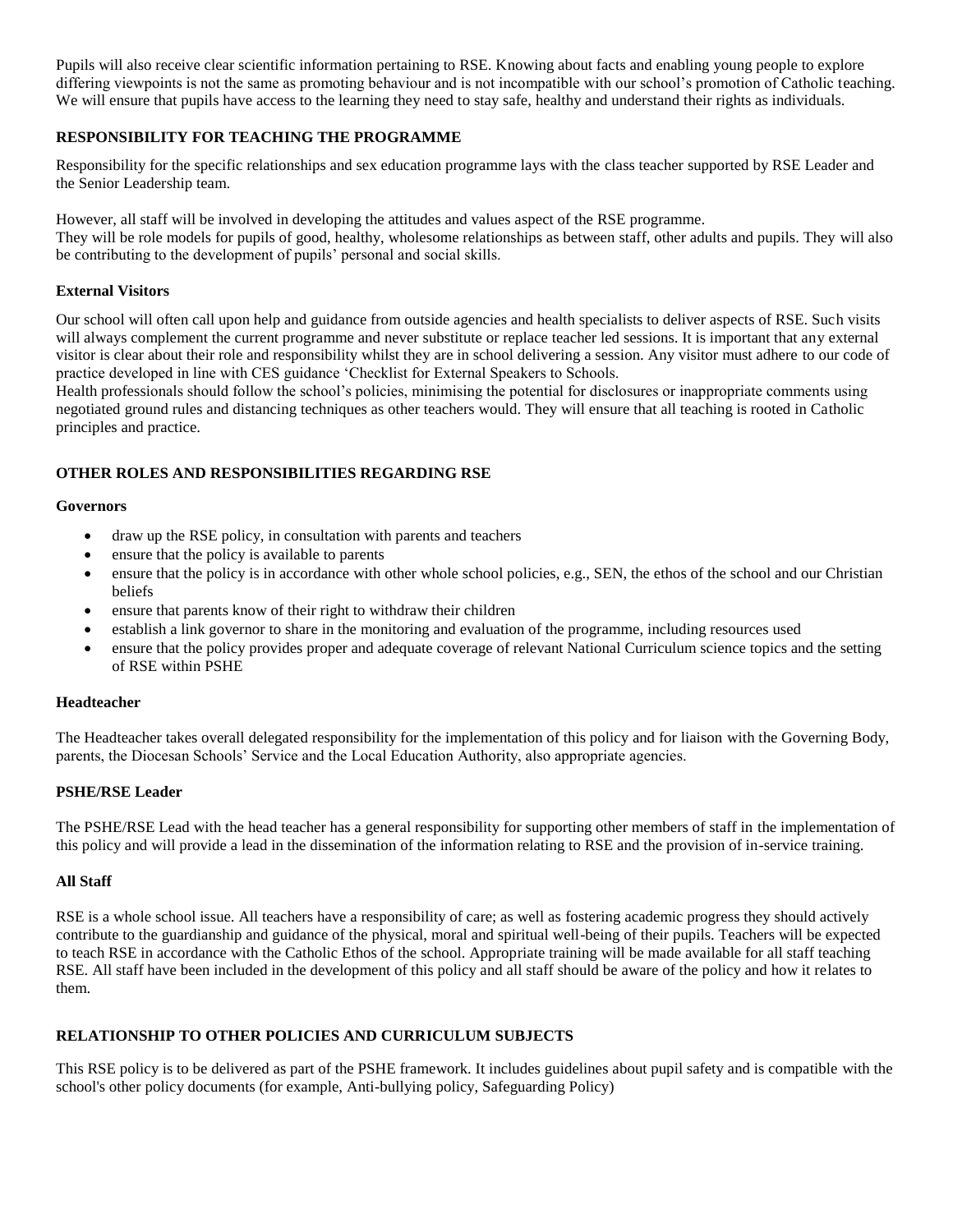Pupils with particular difficulties whether of a physical or intellectual nature will receive appropriately differentiated support in order to enable them to achieve mature knowledge, understanding and skills. Teaching methods will be adapted to meet the varying needs of this group of pupils.

Learning about RSE in PSHE classes will link to/complement learning in those areas identified in the RSE audit.

## **CHILDREN'S QUESTIONS**

St Mary's School wants to promote a healthy, positive atmosphere in which RSE can take place. We want to ensure that pupils can ask questions freely, be confident that their questions will be answered, and be sure that they will be free from bullying or harassment from other children and young people.

#### **Controversial or Sensitive issues**

There will always be sensitive or controversial issues in the field of RSE. These may be matter of maturity, of personal involvement or experience of children, of disagreement with the official teaching of the Church, of illegal activity or other doubtful, dubious or harmful activity. The governors believe that children are best educated, protected from harm and exploitation by discussing such issues openly within the context of the RSE programme. The use of ground rules, negotiated between teachers and pupils, will help to create a supportive climate for discussion. Some questions may raise issues, which it would not be appropriate for teachers to answer during ordinary class time, e.g., where a child or young person's questions hints at abuse, is deliberately tendentious or is of a personal nature.

#### **SUPPORTING CHILDREN AND YOUNG PEOPLE WHO ARE AT RISK**

Children will also need to feel safe and secure in the environment in which RSE takes place. Effective RSE will provide opportunities for discussion of what is and is not appropriate in relationships. Such discussion may well lead to disclosure of a safeguarding issue. Teachers will need to be aware of the needs of their pupils and not let any fears and worries go unnoticed. Where a teacher suspects that a child or young person is a victim of or is at risk of abuse they are required to follow the school's safeguarding policy and immediately inform the designated senior member of staff responsible.

## **CONFIDENTIALITY AND ADVICE**

All governors, all teachers, all support staff, all parents and all pupils must be made aware of this policy, particularly as it relates to issues of advice and confidentiality.

All lessons, especially those in the RSE programme, will have the best interests of pupils at heart, enabling them to grow in knowledge and understanding of relationships and sex, developing appropriate personal and social skills and becoming appreciative of the values and attitudes, which underpin the Christian understanding of what it means to be fully human.

Pupils will be encouraged to talk to their parents/carers about the issues which are discussed in the programme. Teachers will always help pupils facing personal difficulties, in line with the school's pastoral care policy. Teachers should explain to pupils that they cannot offer unconditional confidentiality, in matters which are illegal or abusive for instance. Teachers will explain that in such circumstances they would have to inform others, e.g., parents, head teacher, but that the pupils would always be informed first that such action was going to be taken

## **MONITORING AND EVALAUTION**

The RSE Leader will monitor the provision of the various dimensions of the programme by examining plans, schemes of work and samples of pupils work at regular intervals. The programme will be evaluated every two years by means of monitoring by the RSE leader and SLT, assessments and / or by discussion with pupils, staff and parents. The results of the evaluation should be reported to these groups of interested parties and their suggestions sought for improvements.

The Governor Board of St Mary's Catholic School will consider all such evaluations and suggestions before amending the policy. The Governor Board remain ultimately responsible for the policy.

#### **Dissemination**

The draft policy will be given to all members of the Governors of St Mary's, and all teaching and non-teaching members of staff. Copies of the ratified document will then be available to all parents. A copy is available in the school office and on the school website.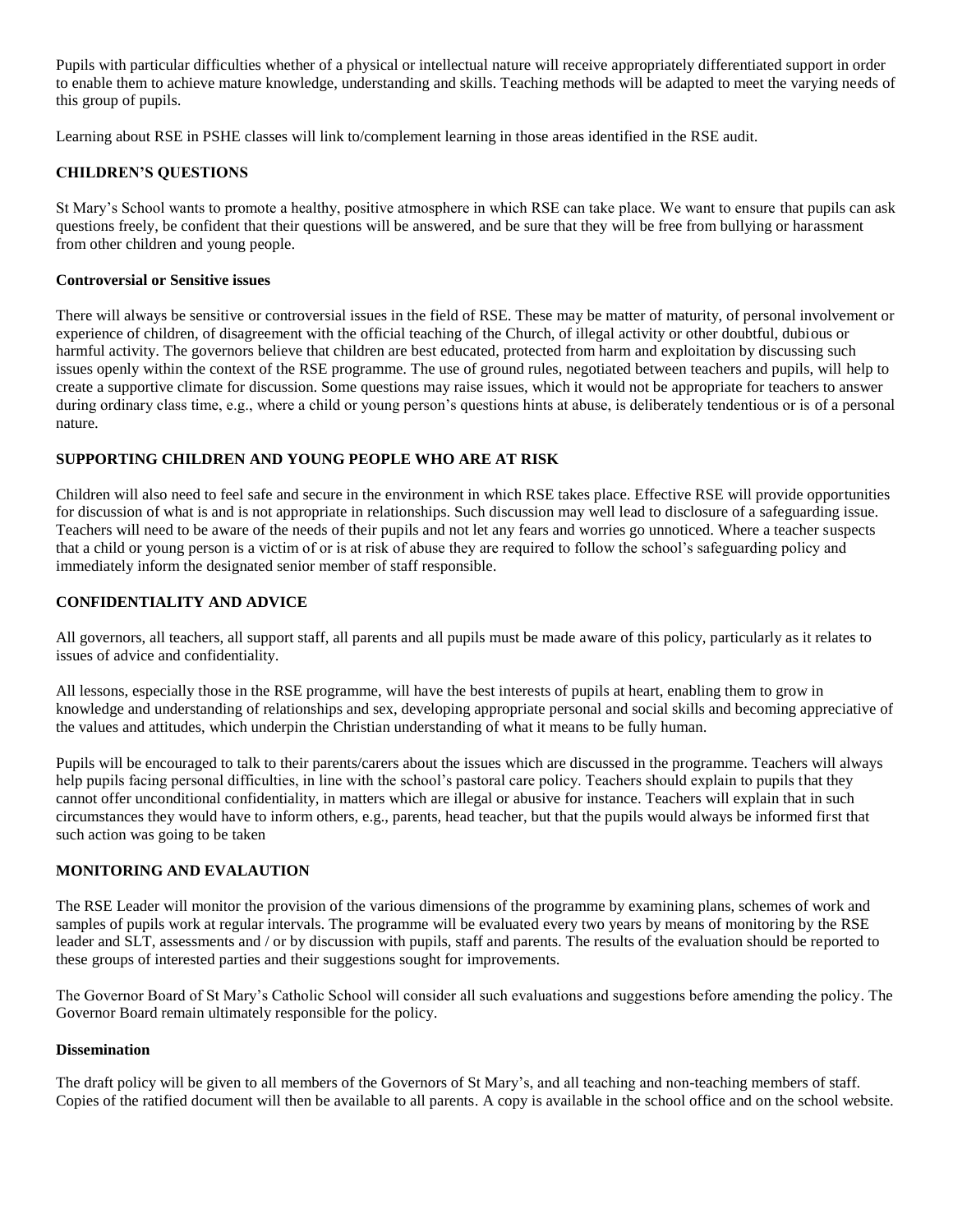## **Monitoring and Evaluation**

**This policy will be monitored every two years by the RSE Leader and reviewed by the Governor Board.**  Parents/carers will be consulted with, if any changes or adaptations are proposed.

The Governors of St Mary's Catholic Primary School has formally adopted this policy for RSE. It will be reviewed by the Governors and Headteacher in conjunction with all staff on the date below.

|             | Headteacher |
|-------------|-------------|
| <b>Date</b> |             |

**Date for Review: Spring 2023**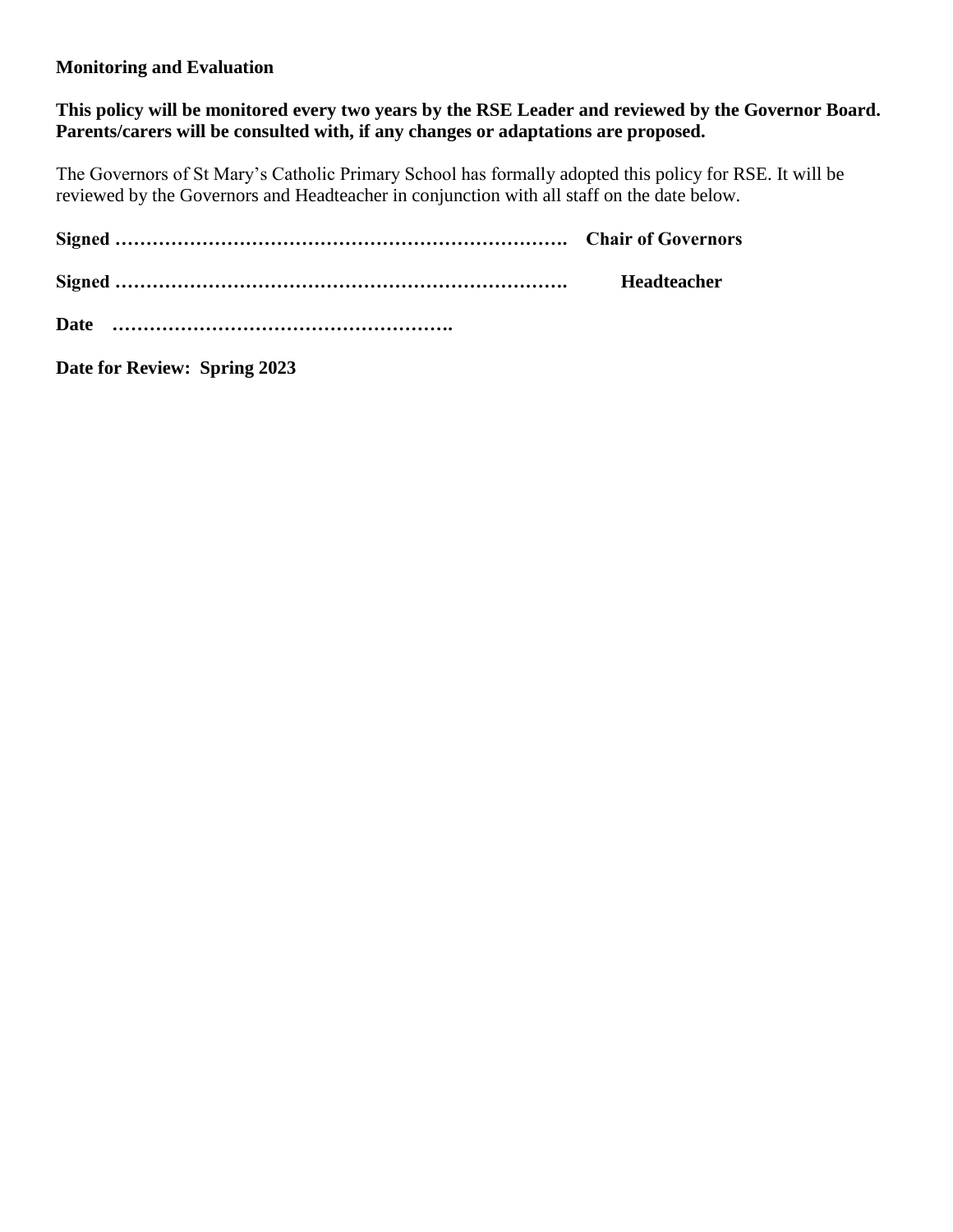## **APPENDIX A By the end of Primary School**

|                      | By the end of Friday School                                                                                                         |
|----------------------|-------------------------------------------------------------------------------------------------------------------------------------|
| <b>Families and</b>  | <b>Pupils should know</b>                                                                                                           |
| people who           | that families are important for children growing up because they can give love, security and stability.<br>$\bullet$                |
| care for me          | the characteristics of healthy family life, commitment to each other, including in times of difficulty, protection and<br>$\bullet$ |
|                      | care for children and other family members, the importance of spending time together and sharing each other's                       |
|                      |                                                                                                                                     |
|                      | lives.                                                                                                                              |
|                      | that others' families, either in school or in the wider world, sometimes look different from their family, but that<br>$\bullet$    |
|                      | they should respect those differences and know that other children's families are also characterised by love and                    |
|                      | care.                                                                                                                               |
|                      | that stable, caring relationships, which may be of different types, are at the heart of happy families, and are<br>$\bullet$        |
|                      | important for children's security as they grow up.                                                                                  |
|                      | that marriage represents a formal and legally recognised commitment of two people to each other which is intended<br>$\bullet$      |
|                      | to be lifelong.                                                                                                                     |
|                      | how to recognise if family relationships are making them feel unhappy or unsafe, and how to seek help or advice<br>$\bullet$        |
|                      | from others if needed.                                                                                                              |
|                      | <b>Pupils should know</b>                                                                                                           |
| Caring               |                                                                                                                                     |
| <b>Friendships</b>   | how important friendships are in making us feel happy and secure, and how people choose and make friends.<br>$\bullet$              |
|                      | the characteristics of friendships, including mutual respect, truthfulness, trustworthiness, loyalty, kindness,<br>$\bullet$        |
|                      | generosity, trust, sharing interests and experiences and support with problems and difficulties.                                    |
|                      | that healthy friendships are positive and welcoming towards others, and do not make others feel lonely or excluded.<br>$\bullet$    |
|                      | that most friendships have ups and downs, and that these can often be worked through so that the friendship is<br>$\bullet$         |
|                      | repaired or even strengthened, and that resorting to violence is never right.                                                       |
|                      | how to recognise who to trust and who not to trust, how to judge when a friendship is making them feel unhappy or<br>$\bullet$      |
|                      | uncomfortable, managing conflict, how to manage these situations and how to seek help or advice from others, if                     |
|                      | needed.                                                                                                                             |
|                      |                                                                                                                                     |
| <b>Respectful</b>    | <b>Pupils should know</b>                                                                                                           |
| <b>Relationships</b> | the importance of respecting others, even when they are very different from them (for example, physically, in<br>$\bullet$          |
|                      | character, personality or backgrounds), or make different choices or have different preferences or beliefs.                         |
|                      | practical steps they can take in a range of different contexts to improve or support respectful relationships.<br>$\bullet$         |
|                      | the conventions of courtesy and manners.<br>$\bullet$                                                                               |
|                      | the importance of self-respect and how this links to their own happiness.<br>$\bullet$                                              |
|                      | that in school and in wider society they can expect to be treated with respect by others, and that in turn they should<br>$\bullet$ |
|                      | show due respect to others, including those in positions of authority.                                                              |
|                      | about different types of bullying (including cyberbullying), the impact of bullying, responsibilities of bystanders<br>$\bullet$    |
|                      | (primarily reporting bullying to an adult) and how to get help.                                                                     |
|                      |                                                                                                                                     |
|                      | what a stereotype is, and how stereotypes can be unfair, negative or destructive.<br>$\bullet$                                      |
|                      | the importance of permission-seeking and giving in relationships with friends, peers and adults.                                    |
| Online               | <b>Pupils should know</b>                                                                                                           |
| <b>Relationships</b> | that people sometimes behave differently online, including by pretending to be someone they are not.<br>٠                           |
|                      | that the same principles apply to online relationships as to face-to-face relationships, including the importance of<br>$\bullet$   |
|                      | respect for others online including when we are anonymous.                                                                          |
|                      | the rules and principles for keeping safe online, how to recognise risks, harmful content and contact, and how to<br>$\bullet$      |
|                      | report them.                                                                                                                        |
|                      | how to critically consider their online friendships and sources of information including awareness of the risks<br>$\bullet$        |
|                      | associated with people they have never met.                                                                                         |
|                      | how information and data is shared and used online.                                                                                 |
|                      | $\bullet$                                                                                                                           |
| <b>Being Safe</b>    | <b>Pupils should know</b>                                                                                                           |
|                      | what sorts of boundaries are appropriate in friendships with peers and others (including in a digital context).<br>$\bullet$        |
|                      | about the concept of privacy and the implications of it for both children and adults; including that it is not always<br>$\bullet$  |
|                      | right to keep secrets if they relate to being safe.                                                                                 |
|                      | that each person's body belongs to them, and the differences between appropriate and inappropriate or unsafe<br>$\bullet$           |
|                      | physical, and other, contact.                                                                                                       |
|                      | how to respond safely and appropriately to adults they may encounter (in all contexts, including online) whom they<br>$\bullet$     |
|                      | do not know.                                                                                                                        |
|                      | how to recognise and report feelings of being unsafe or feeling bad about any adult.<br>٠                                           |
|                      |                                                                                                                                     |
|                      | how to ask for advice or help for themselves or others, and to keep trying until they are heard.<br>$\bullet$                       |
|                      | how to report concerns or abuse, and the vocabulary and confidence needed to do so.<br>$\bullet$                                    |
|                      | where to get advice e.g. family, school and/or other sources.<br>$\bullet$                                                          |